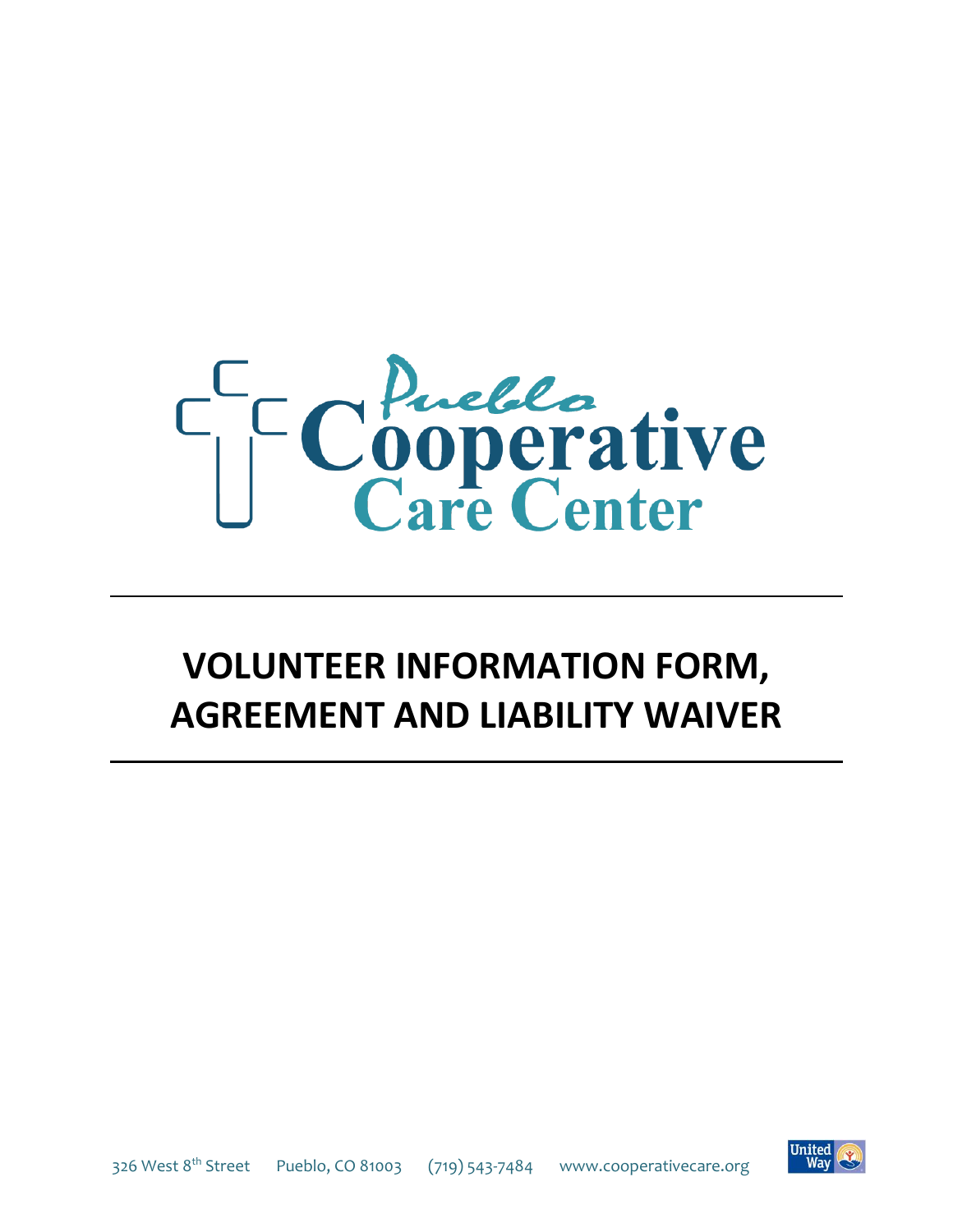

#### **VOLUNTEER INFORMATION FORM**

#### **VOLUNTEERS UNDER 18 YEARS OF AGE MUST BE ACCOMPANIED BY AN ADULT**

|                                                                                                                      | <b>LAST NAME</b>                                                         |                                                             | <b>FIRST NAME</b>                                                                                                     |                 | <b>MIDDLE INITIAL</b>     |  |
|----------------------------------------------------------------------------------------------------------------------|--------------------------------------------------------------------------|-------------------------------------------------------------|-----------------------------------------------------------------------------------------------------------------------|-----------------|---------------------------|--|
| <b>ADDRESS</b>                                                                                                       |                                                                          |                                                             | <u> 1989 - Johann John Stone, markin film yn y system yn y system yn y system yn y system yn y system yn y system</u> |                 |                           |  |
|                                                                                                                      | <b>STREET ADDRESS</b>                                                    |                                                             |                                                                                                                       |                 |                           |  |
|                                                                                                                      | CITY, STATE, ZIP CODE                                                    |                                                             |                                                                                                                       |                 |                           |  |
|                                                                                                                      |                                                                          |                                                             | PERSONAL INFORMATION                                                                                                  |                 |                           |  |
|                                                                                                                      |                                                                          |                                                             |                                                                                                                       |                 |                           |  |
| EMAIL ADDRESS                                                                                                        |                                                                          |                                                             | <u> 1989 - Johann John Stoff, deutscher Stoffen und der Stoffen und der Stoffen und der Stoffen und der Stoffen u</u> |                 |                           |  |
| DATE OF BIRTH                                                                                                        |                                                                          |                                                             | <u> 1989 - Johann John Stone, mars et al. (1989)</u>                                                                  |                 |                           |  |
| GENDER IDENTITY MALE □ FEMALE □ OTHER □                                                                              |                                                                          |                                                             |                                                                                                                       |                 |                           |  |
|                                                                                                                      |                                                                          |                                                             | <b>EMERGENCY CONTACT INFORMATION</b>                                                                                  |                 |                           |  |
|                                                                                                                      |                                                                          |                                                             |                                                                                                                       |                 |                           |  |
| <b>LAST NAME</b>                                                                                                     |                                                                          | <b>FIRST NAME</b>                                           |                                                                                                                       |                 | NATURE OF RELATIONSHIP    |  |
| HOME PHONE ________________________________CELL PHONE ___________________________ALTERNATE _________________________ |                                                                          |                                                             |                                                                                                                       |                 |                           |  |
|                                                                                                                      |                                                                          |                                                             | DO YOU HAVE ANY HEALTH PROBLEMS? □ YES □ NO IF YES, WHAT PROBLEMS? ________________________________                   |                 |                           |  |
|                                                                                                                      |                                                                          |                                                             |                                                                                                                       |                 |                           |  |
|                                                                                                                      |                                                                          |                                                             |                                                                                                                       |                 |                           |  |
| PLEASE INDICATE THE VOLUNTEER POSITIONS YOU WOULD LIKE TO PERFORM:                                                   |                                                                          |                                                             |                                                                                                                       |                 |                           |  |
|                                                                                                                      |                                                                          |                                                             | $\square$ CLIENT INTAKE $\square$ CLIENT INTERVIEWER $\square$ CLOTHING SORTER $\square$ DATA ENTRY & REPORTING       |                 |                           |  |
| $\Box$ DRIVER & WAREHOUSE $\Box$ FILING CLERK                                                                        |                                                                          |                                                             | $\Box$ FOOD SORTER                                                                                                    |                 | $\Box$ FOOD PANTRY SACKER |  |
| $\Box$ FOOD PANTRY SERVER $\Box$ OLIVE'S CLOSET $\Box$ RECEPTIONIST                                                  |                                                                          |                                                             |                                                                                                                       | $\Box$ SECURITY |                           |  |
|                                                                                                                      |                                                                          | $\Box$ WAREHOUSE $\Box$ OTHER POSITION (BE SPECIFIC PLEASE) |                                                                                                                       |                 |                           |  |
|                                                                                                                      |                                                                          |                                                             | WHAT DAYS OF THE WEEK ARE YOU AVAILABLE? $\Box$ MONDAY $\Box$ TUESDAY $\Box$ WEDNESDAY $\Box$ THURSDAY $\Box$ FRIDAY  |                 |                           |  |
|                                                                                                                      |                                                                          |                                                             | PLEASE INDICATE ADDITIONAL ACTIVITIES YOU WOULD CONSIDER PARTICIPATING IN:                                            |                 |                           |  |
|                                                                                                                      |                                                                          |                                                             | $\Box$ CHRISTIAN MINISTRY $\Box$ CHURCH VISITS $\Box$ CLOTHING DRIVES $\Box$ FOOD DRIVES                              |                 |                           |  |
|                                                                                                                      | $\square$ FUNDRAISING $\square$ PUBLIC SPEAKING $\square$ SPECIAL EVENTS |                                                             | $\square$ MARKETING                                                                                                   |                 |                           |  |
|                                                                                                                      |                                                                          |                                                             |                                                                                                                       |                 |                           |  |

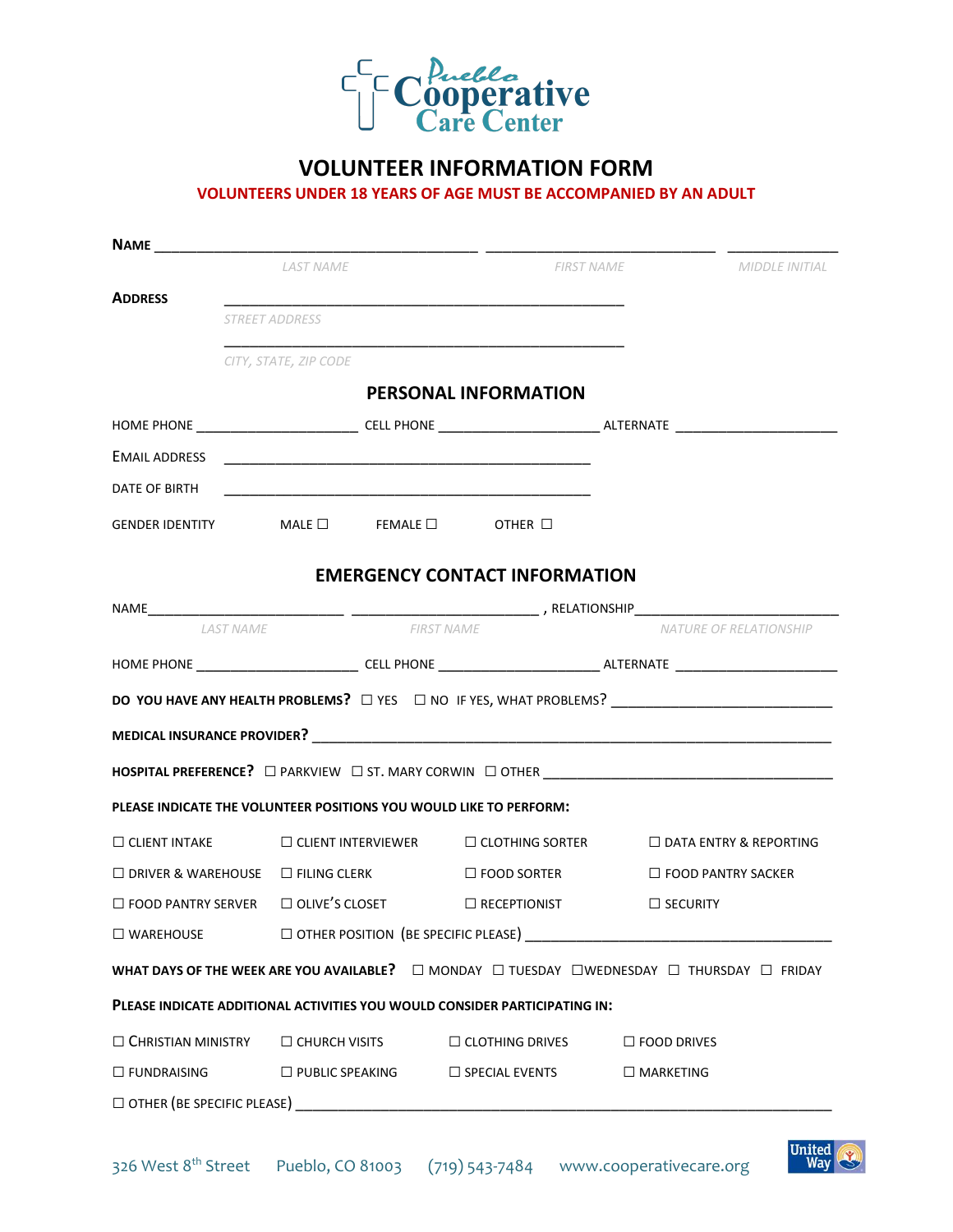

**ARE YOU VOLUNTEERING AS AN INDIVIDUAL OR REPRESENTING AN ORGANIZATION?** □INDIVIDUAL □SCHOOL □ CHURCH □ ORGANIZATION NAME: \_\_\_\_\_\_\_\_\_\_\_\_\_\_\_\_\_\_\_\_\_\_\_\_\_\_\_\_\_\_\_\_\_\_\_\_\_ **ARE YOU VOLUNTEERING AS COURT MANDATED COMMUNITY SERVICE OR DUE TO A LEGAL PROBLEM?** YES □ NO □ **ARE YOU VOLUNTEERING TO MEET SCHOOL COMMUNITY SERVICE REQUIREMENTS? YES □ NO □ HAVE YOU VISITED OUR WEBSITE TO REVIEW VOLUNTEER POSITION OPPORTUNITIES?** □ YES □ NO **WOULD YOU LIKE TO RECEIVE PUEBLO COOPERATIVE CARE CENTER NEWS OR UPDATES VIA EMAIL?** □ YES □ NO **DO YOU HAVE ANY SPECIAL SKILLS THAT YOU ARE WILLING TO SHARE?** YES □ NO □ IF YES, WHAT SKILLS? \_\_\_\_\_\_\_\_\_\_\_\_\_\_\_\_\_\_\_\_\_\_\_\_\_\_\_\_\_\_\_\_\_\_\_\_\_\_\_\_\_\_\_\_\_\_\_\_\_\_\_\_\_\_\_\_\_\_\_\_\_\_\_\_\_\_\_\_\_\_\_\_\_\_\_\_\_\_\_\_\_\_\_\_\_ **HOW DID YOU FIRST LEARN OF PUEBLO COOPERATIVE CARE CENTER?**

\_\_\_\_\_\_\_\_\_\_\_\_\_\_\_\_\_\_\_\_\_\_\_\_\_\_\_\_\_\_\_\_\_\_\_\_\_\_\_\_\_\_\_\_\_\_\_\_\_\_\_\_\_\_\_\_\_\_\_\_\_\_\_\_\_\_\_\_\_\_\_\_\_\_\_\_\_\_\_\_\_\_\_\_\_

\_\_\_\_\_\_\_\_\_\_\_\_\_\_\_\_\_\_\_\_\_\_\_\_\_\_\_\_\_\_\_\_\_\_\_\_\_\_\_\_\_\_\_\_\_\_\_\_\_\_\_\_\_\_\_\_\_\_\_\_\_\_\_\_\_\_\_\_\_\_\_\_\_\_\_\_\_\_\_\_\_\_\_\_\_

**DO YOU HAVE ANY DIETARY RESTRICTIONS?** YES □ NO □ IF YES, WHAT? \_\_\_\_\_\_\_\_\_\_\_\_\_\_\_\_\_\_\_\_\_\_\_\_\_\_\_\_\_\_\_\_

**WHAT ARE YOUR HOBBIES?** \_\_\_\_\_\_\_\_\_\_\_\_\_\_\_\_\_\_\_\_\_\_\_\_\_\_\_\_\_\_\_\_\_\_\_\_\_\_\_\_\_\_\_\_\_\_\_\_\_\_\_\_\_\_\_\_\_\_\_\_\_\_\_\_\_

WHAT IS YOUR FAVORITE RESTAURANT?

**DO YOU HAVE ANYTHING THAT YOU WISH TO SHARE WITH US?** YES □ NO □ IF YES, WHAT?

**IF YOU WISH TO PROCEED WITH THIS APPLICATION PLEASE RETURN THIS COMPLETED FORM TO PUEBLO COOPERATIVE CARE CENTER. WE ARE OPEN MONDAY'S THROUGH FRIDAY'S FROM 9:00 A.M. TO 12:00 P.M. AND ARE CLOSED ALL MAJOR HOLIDAYS.**

\_\_\_\_\_\_\_\_\_\_\_\_\_\_\_\_\_\_\_\_\_\_\_\_\_\_\_\_\_\_\_\_\_\_\_\_\_\_\_\_\_\_\_\_\_\_\_\_\_\_\_\_\_\_\_\_\_\_\_\_\_\_\_\_\_\_\_\_\_\_\_\_\_\_\_\_\_\_\_\_\_\_\_\_\_

| FOR OFFICE USE ONLY:                                                                                                                                                                                                           |  |                                                                                                                 |  |  |  |
|--------------------------------------------------------------------------------------------------------------------------------------------------------------------------------------------------------------------------------|--|-----------------------------------------------------------------------------------------------------------------|--|--|--|
|                                                                                                                                                                                                                                |  | <b>VOLUNTEER FILE CREATED:</b> YES $\Box$ NO $\Box$ REFERENCE CHECK COMPLETED: YES $\Box$ NO $\Box$             |  |  |  |
|                                                                                                                                                                                                                                |  | <b>BACKGROUND REVIEW YES <math>\Box</math> NO <math>\Box</math> APPROVED TO VOLUNTEER:</b> YES $\Box$ NO $\Box$ |  |  |  |
| START DATE: the contract of the contract of the contract of the contract of the contract of the contract of the contract of the contract of the contract of the contract of the contract of the contract of the contract of th |  |                                                                                                                 |  |  |  |
|                                                                                                                                                                                                                                |  | <b>VOLUNTEER TERMINATED:</b> YES $\Box$ NO $\Box$ <b>ELIGIBLE TO VOLUNTEER AGAIN:</b> YES $\Box$ NO $\Box$      |  |  |  |
| <b>RESTART DATE:</b>                                                                                                                                                                                                           |  |                                                                                                                 |  |  |  |
| <b>RESTART DATE:</b>                                                                                                                                                                                                           |  | <b>COMPLETION DATE:</b>                                                                                         |  |  |  |

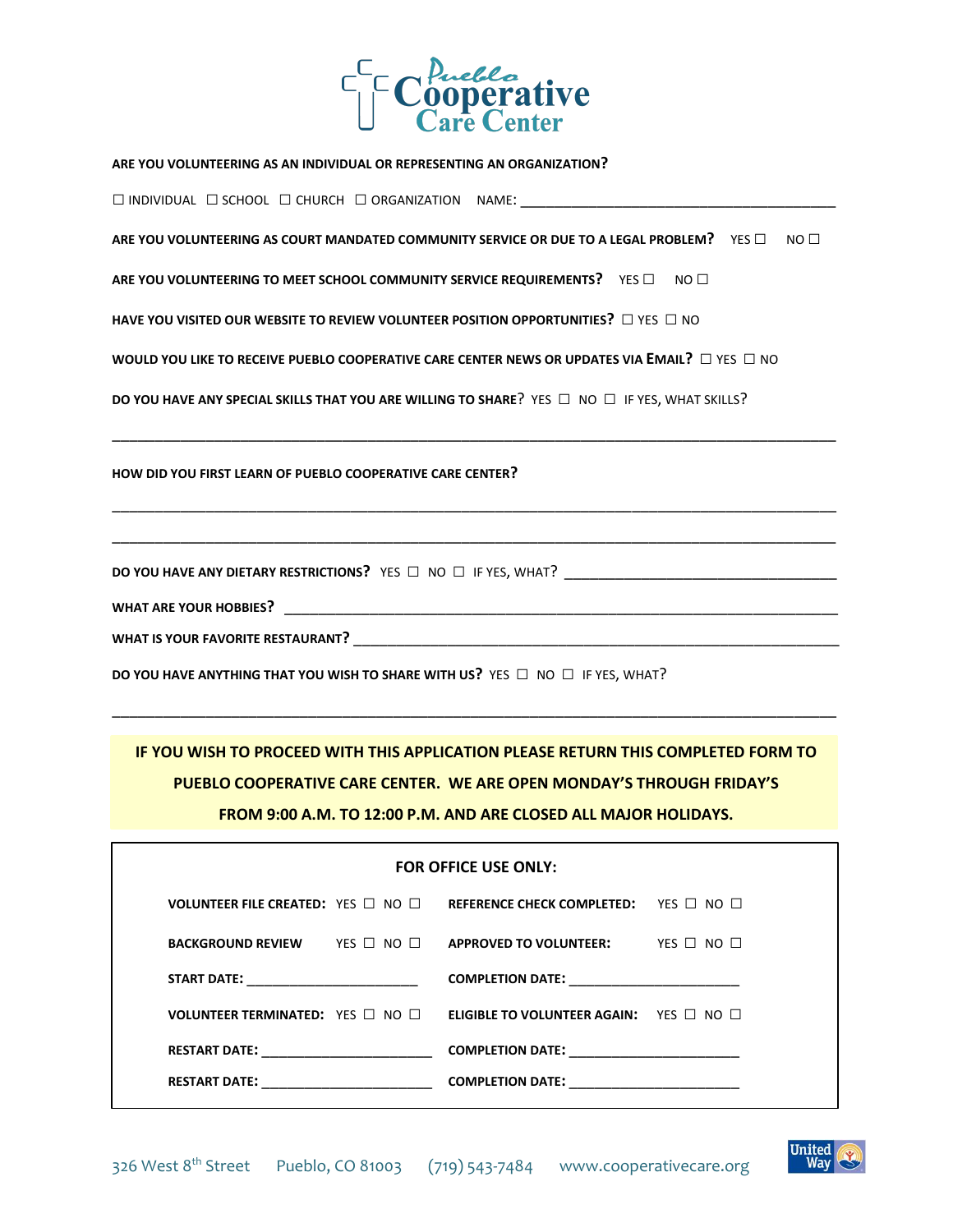

#### **AGREEMENT AND LIABILITY WAIVER**

Pueblo Cooperative Care Center appreciates the dedicated service of all volunteers. We could not exist without volunteers and our mission would be impossible to accomplish. To assist our volunteers, our Volunteer Guidebook was developed to ensure a safe, productive and rewarding experience while volunteering at Pueblo Cooperative Care Center. Pueblo Cooperative Care Center is committed to consistently provide adequate information about its mission, work and opportunities for volunteer and public involvement. **Every volunteer of Pueblo Cooperative Care Center and its programs, regardless of age, must completely read and sign this Volunteer Agreement and Liability Waiver prior to starting any volunteer activity.**

All volunteers of Pueblo Cooperative Care Center and its programs, regardless of age, must completely read and sign this Liability Waiver prior to starting volunteer activities. I understand that if I am under age 18, an adult age 21 or older must sign this Volunteer Liability Waiver Agreement on my behalf. By signing this Volunteer Agreement and Liability Waiver, I acknowledge:

- I have read and reviewed the Pueblo Cooperative Care Center Volunteer Guidebook and approve of its practices and policies.
- If under the age of 18, I understand that an adult age 21 or older must be onsite during my volunteer activities.
- I will follow Pueblo Cooperative Care Center policies and guidelines and I understand that my continued service will be contingent upon my ability to work productively and safely within these policies and guidelines.
- **•** I will be supervised during all volunteer activities and accept supervision willingly.
- I am encouraged to provide feedback to Pueblo Cooperative Care Center administrators when appropriate as to uphold my volunteer schedule and responsibilities.
- I have the right to terminate my volunteer activities at Pueblo Cooperative Care Center at any time and for any reason, and that Pueblo Cooperative Care Center may terminate me from volunteer activities as deemed appropriate, without cause.
- **There are risks associated to all volunteer activities at Pueblo Cooperative Care Center and I agree that I am** volunteering at my own risk and agree to work in a safe and responsible manner.
- I am willing only to perform work that I am comfortable in doing and that I can accomplish safely. If I am uncomfortable with an assignment, I will immediately notify Pueblo Cooperative Care Center administration.
- I hereby release all associated and sponsoring agencies, organizations or partners, property owners and Pueblo Cooperative Care Center from any and all claims that may arise from or result in any expenses, personal injury, loss or damage incurred to me or by me during my participation with Pueblo Cooperative Care Center.

*Photographic Release:* I consent that films, pictures, photographs or videos that may be taken of me while volunteering at Pueblo Cooperative Care Center for marketing or advertising needs. I release Pueblo Cooperative Care Center from any liability in connection with the use of these materials. **YES** □ **NO** □ **INITIALS** 

I understand that all information I elect to provide Pueblo Cooperative Care Center will be held in confidence and that Pueblo Cooperative Care Center and its programs may use and reproduce anonymously compiled survey results, including any information I may have provided, for purposes of program evaluation, communication and publication.

| Signat<br>ature | __ |
|-----------------|----|
|                 |    |